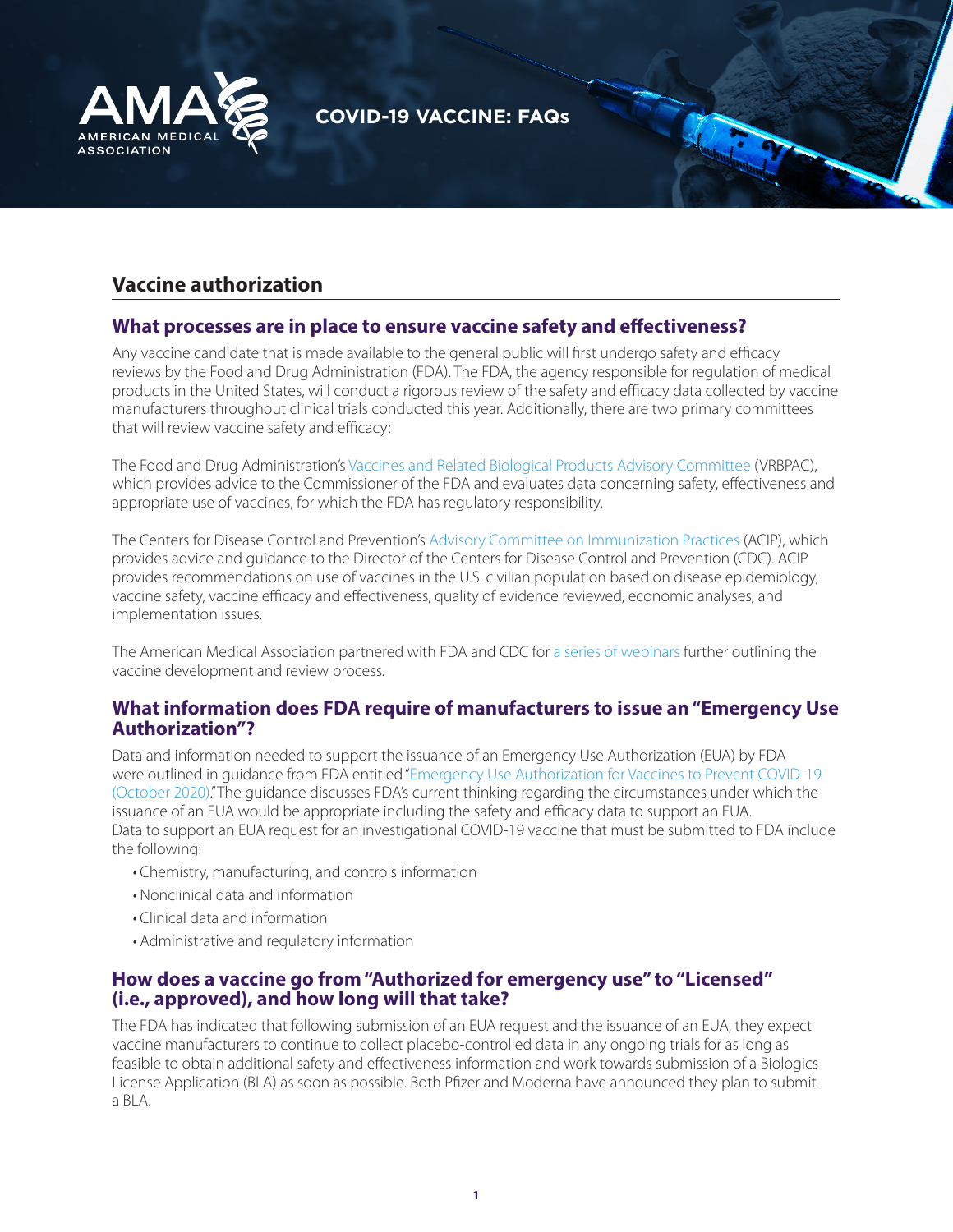## **Are mRNA vaccines safe?**

mRNA vaccines are being held to the same safety and effectiveness standards as all other types of vaccines in the United States. mRNA vaccines do not use the live virus that causes COVID-19 and they cannot give someone COVID-19. mRNA never enters the nucleus of the cell, which is where our genetic material (DNA) is kept. The cell breaks down and gets rid of the mRNA soon after it is finished using the instructions. The mRNA vaccines do not affect or interact with our DNA in any way.

There are currently no licensed mRNA vaccines in the United States. However, researchers have been studying mRNA vaccines for flu, Zika, rabies, and cytomegalovirus (CMV). As soon as the necessary information about the virus that causes COVID-19 was available, scientists began designing the mRNA instructions for cells to build the unique spike protein into an mRNA vaccine. Beyond vaccines, cancer research has used mRNA to trigger the immune system to target specific cancer cells.

More [information on mRNA vaccines](https://www.cdc.gov/coronavirus/2019-ncov/vaccines/different-vaccines/mrna.html) is available from the CDC.

# **Vaccine allocation and distribution**

### **How will vaccine be allocated to jurisdictions and other entities (i.e., federal entities or tribal nations)?**

Initial vaccine allocation to jurisdictions will happen on a pro rata basis according to the jurisdiction's population. Jurisdictions have provided the locations where initial vaccine doses will be shipped. After initial distribution, jurisdictions will order their weekly allocations. Jurisdictions will place orders on behalf of providers.

Tribal Nations can opt to receive vaccine through their jurisdiction or through the Indian Health Service.

## **How can I determine my state's plan for vaccine operations and distribution?**

The Association of State and Territorial Health Officials has created a [compendium of state plans](https://www.astho.org/COVID-19/Jurisdictional-Vaccination-Plans-Compendium/). The CDC has also posted the [executive summaries](https://www.cdc.gov/vaccines/covid-19/covid19-vaccination-guidance.html) of each jurisdictions plan, to provide a general understanding of their strategy. Jurisdictions have provided the locations where initial vaccine doses will be shipped.

## **When will vaccine be distributed to physician offices?**

In April of 2021, the Biden administration issued guidance to states on [Expanding COVID-19 Vaccine](https://www.cdc.gov/vaccines/covid-19/downloads/Guide-for-Jurisdictions-on-PCP-COVID-19-Vaccination.pdf)  [Distribution to Primary Care Providers to Address Disparities in Immunization.](https://www.cdc.gov/vaccines/covid-19/downloads/Guide-for-Jurisdictions-on-PCP-COVID-19-Vaccination.pdf) The guidance encourages states to significantly increase allocation of vaccines to primary care providers. The guidance recommends that at least 60% of doses distributed to medical offices be allocated to those located in the most socially vulnerable communities in each jurisdiction. The AMA has been urging the administration to increase the vaccine distribution to physician offices and this is a good first step.

# **Vaccine administration**

## **What do physicians need to do to be eligible to administer COVID-19 vaccines?**

To receive and administer COVID-19 vaccine and ancillary supplies, vaccination providers must enroll in the federal government COVID-19 Vaccination Program, coordinated through their jurisdiction's immunization program, by signing and agreeing to conditions outlined in the CDC COVID-19 Vaccination Program Provider Agreement. CDC will make this agreement available to each jurisdiction's immunization program for use in conducting outreach and enrolling vaccination providers. Physicians should reach out to their state health department to enroll.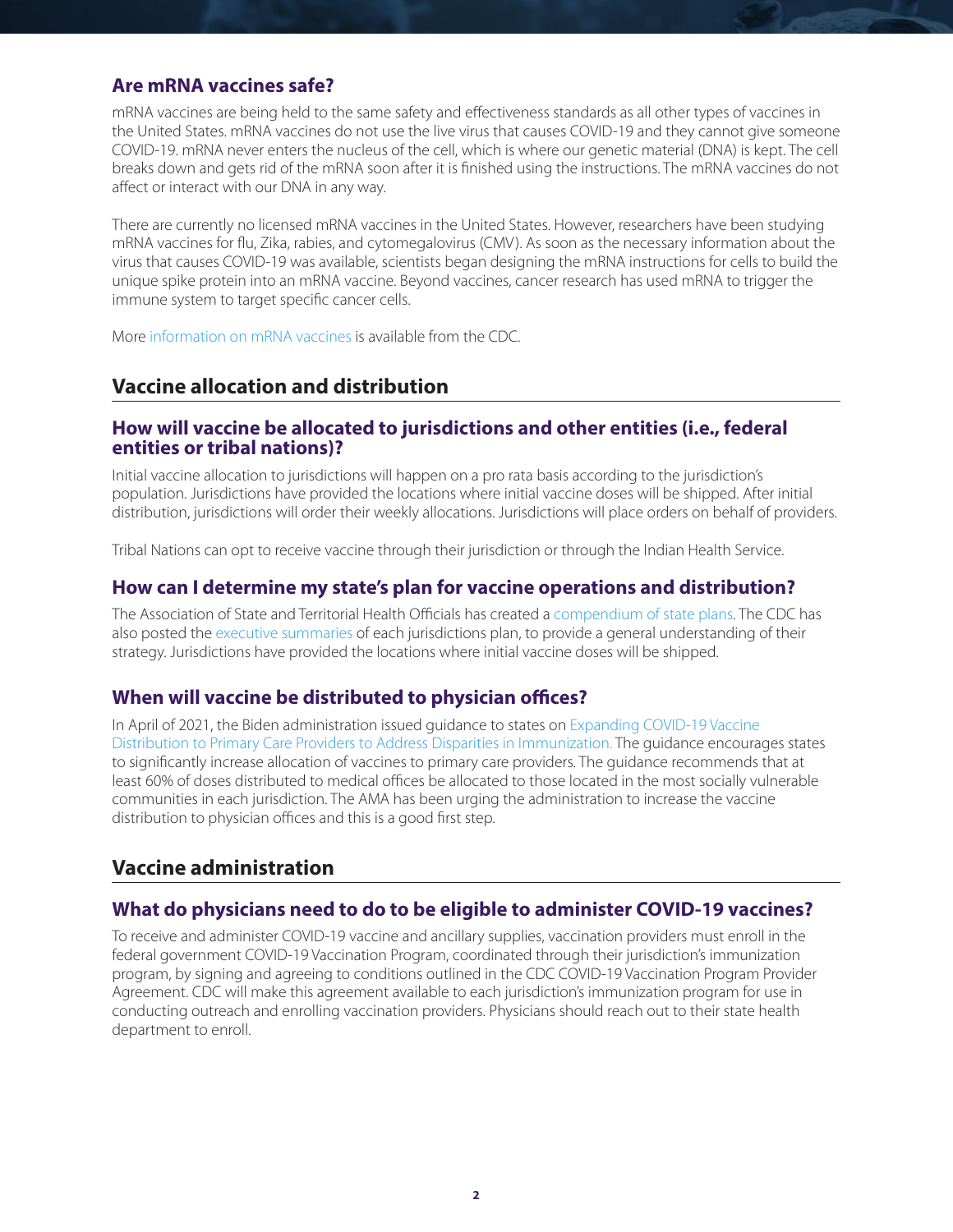# **What vaccine storage and handling requirements do physicians need to be aware of?**

COVID-19 vaccination providers should refer to the "EUA Fact Sheet for Healthcare Providers" and manufacturer information for detailed storage and handling information for each vaccine. Most vaccine products will be provided in a two-dose series, and some vaccine products will require special storage and handling (e.g., ultracold storage).

COVID-19 vaccine providers are required to:

- Store and handle COVID-19 vaccines under proper conditions, including maintaining cold chain conditions and chain of custody at all times in accordance with an EUA or vaccine package insert, manufacturer guidance, and CDC guidance.
- Monitor storage unit temperatures at all times, using equipment and practices that comply with guidance in the [CDC vaccine storage and handling toolkit](https://www.cdc.gov/vaccines/hcp/admin/storage/toolkit/storage-handling-toolkit.pdf).
- Comply with immunization program guidance for handling temperature excursions.
- Monitor and comply with COVID-19 vaccine expiration dates.
- Preserve all records related to COVID-19 vaccine management for a minimum of three years.
- Comply with federal instructions and timelines for disposing of COVID-19 vaccine and diluent, including unused doses.

## **What will be included in the vaccine ancillary supply kits?**

Ancillary supply kits will include needles, syringes, alcohol prep pads, COVID-19 vaccination record cards for each vaccine recipient, and a minimal supply of personal protective equipment (PPE), including surgical masks and face shields, for vaccinators. Each kit that is centrally distributed by the CDC will include supplies needed to administer 100 doses of vaccine.

- Needles, 105 per kit (various sizes for the population served by the ordering vaccination provider)
	- » 25-gauge, 1" (if vaccination indicated for pediatric population)
	- » 22–25-gauge, 1-1.5" (adult)
- Syringes, 105 per kit (ranging from 1–3 mL)
- Alcohol prep pads, 210 per kit
- Four surgical masks and two face shields for vaccinators per kit
- COVID-19 vaccination record cards for vaccine recipients, 100 per kit
- Vaccine needle guide detailing the appropriate length/gauge for injections based on route, age (for children), gender, and weight (for adults)

If a COVID-19 vaccine that requires mixing with diluent is ordered and shipped from CDC's centralized distributor, a mixing kit that includes the necessary needles, syringes, and alcohol prep pads will also be automatically added to the order. Ancillary supply kits will not include sharps containers, gloves, and bandages. Additional personal protective equipment may be needed depending on vaccination provider site needs.

Note that early in the response, ultra-cold (-60°C to -80°C) vaccine (if authorized for use or approved) may be shipped directly from the manufacturer in 975-dose increment. For vaccines that are shipped directly from the manufacturer, a combined kit will be included. This combined kit will include administration supplies, mixing supplies, and vials of diluent to prepare the vaccine for use.

### **Is there training available for health care professionals on COVID-19 vaccine administration?**

CDC is developing educational and [training](https://www2.cdc.gov/vaccines/ed/covid19/SHVA/00010.asp) materials for health care professionals related to COVID-19 vaccine storage, handling and administration based on ACIP recommendations, the ACIP General Best Practice Guidelines for Immunization, product information from vaccine manufacturers, and results of scientific studies.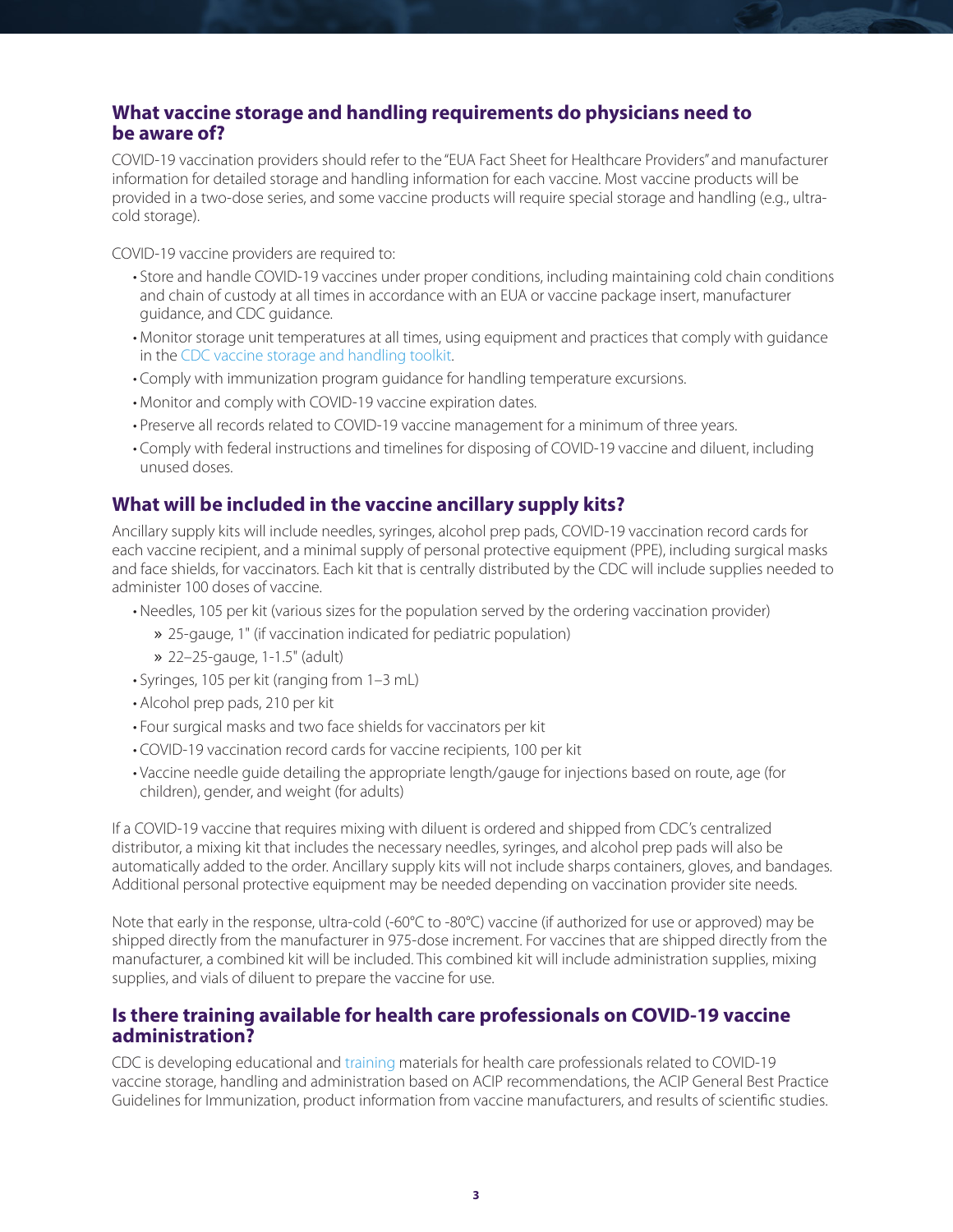# **Data reporting**

#### **What are the reporting requirements that physicians will need to comply with?**

COVID-19 vaccination providers must document vaccine administration in their medical record systems within 24 hours of administration, and use their best efforts to report administration data to the relevant system for the jurisdiction, i.e., Immunization Information System (IIS) as soon as practicable and no later than 72 hours after administration.

All COVID-19 vaccination providers must report COVID-19 vaccine inventory daily into Vaccines.gov. In some jurisdictions, providers may report vaccine inventory to the jurisdiction's IIS for the jurisdiction to upload into [Vaccines.gov](https://www.vaccines.gov/). If you have questions about the process for your jurisdiction, please contact your jurisdiction's immunization program.

For more information, see the CDC [COVID-19 Vaccination Provider Support page](https://www.cdc.gov/vaccines/covid-19/vaccination-provider-support.html) for Data and Reporting.

### **Vaccine safety**

#### **What additional steps are being taken to ensure vaccine safety postauthorization?**

After a vaccine is authorized or approved for use, numerous vaccine safety monitoring systems watch for adverse events. If an unexpected adverse event is identified, experts quickly study it further to assess whether it is a true safety concern. FDA, CDC and other federal partners will use established and new systems to monitor COVID-19 vaccines safety.

[VAERS](https://vaers.hhs.gov/) is a national early warning system to detect possible safety problems with vaccines. VAERS can identify "signals" that might indicate possible safety problems requiring additional investigation. COVID-19 vaccination providers are required to report the following to VAERS:

- Vaccine administration errors (whether associated with an adverse event or not)
- Serious adverse events (even if they are not sure if the vaccination caused the event)
- Multisystem inflammatory syndrome (MIS) in children or adults
- Cases of COVID-19 that result in hospitalization or death

Physicians should encourage patients to participate in [V-SAFE.](https://www.cdc.gov/coronavirus/2019-ncov/vaccines/safety/vsafe.html) V-SAFE is a new smartphone-based, aftervaccination health checker for people who receive COVID-19 vaccines. V-SAFE will use text messaging and web surveys to check in with vaccine recipients and will also provide telephone follow up to anyone who reports medically important adverse events.

If a link is found between a side effect and a COVID-19 vaccine, public health officials will take appropriate action by weighing the benefits of the vaccine against its risks to determine if recommendations for using the vaccine should change and continuously monitor and evaluate safety thereafter.

#### **Clinical considerations**

#### **What are the current clinical considerations for use of the J&J/Janssen vaccine given the risk of thrombosis with thrombocytopenia syndrome (TTS)?**

There is a plausible causal relationship between J&J/Janssen COVID-19 vaccine and a rare and serious adverse event—blood clots with low platelets (thrombosis with thrombocytopenia syndrome, or TTS). However, after reviewing all available safety data, the CDC and FDA recommended resuming use of this vaccine in the United States given that the benefits outweigh the risks. See the updated [recommendations](https://www.cdc.gov/mmwr/volumes/70/wr/mm7017e4.htm) from the ACIP.

#### **What are the symptoms of TTS?**

TTS is rare, occurring at a rate of about 7 per 1 million vaccinated women between 18 and 49 years old. For women 50 years and older and men of all ages, this adverse event is even more rare. For three weeks after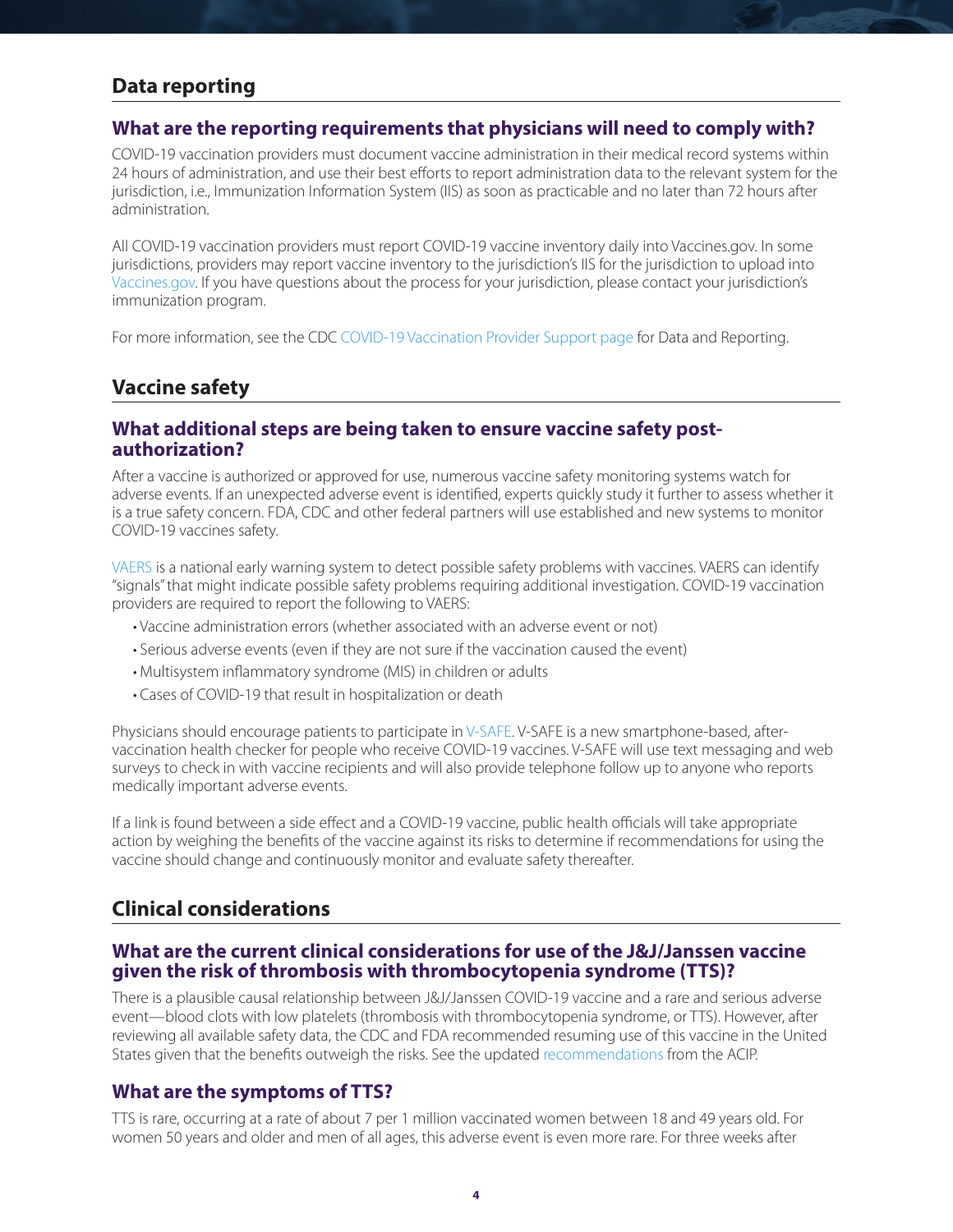receiving the vaccine, physicians and patients should be on the lookout for possible symptoms of a blood clot with low platelets. These include severe or persistent headaches or blurred vision, shortness of breath, chest pain, leg swelling, persistent abdominal pain or petechiae.

### **What is the appropriate clinical course of action if TTS is suspected in a patient following the J&J/Janssen COVID-19 vaccine?**

If TTS is suspected physicians should obtain platelet counts and screen for evidence of immune thrombotic thrombocytopenia. In patients with a thrombotic event and thrombocytopenia after the J&J/Janssen COVID-19 vaccine, evaluate initially with a screening PF4 enzyme-linked immunosorbent (ELISA) assay as would be performed for autoimmune heparin-induced thrombocytopenia (HIT). Consultation with a hematologist is strongly recommended. Patients with TTS following receipt of J&J/Janssen COVID-19 vaccine should not be treated with heparin, unless HIT testing is negative. If HIT testing is positive or unable to be performed, nonheparin anticoagulants and high-dose intravenous immune globulin should be strongly considered. Report averse events to VAERS.

For more information see the CDC [Health Alert a](https://emergency.cdc.gov/han/2021/han00442.asp)nd [guidance](https://www.hematology.org/covid-19/vaccine-induced-immune-thrombotic-thrombocytopenia) from the American Society of Hematology.

#### **What allergic reactions are a contraindication to vaccination for COVID-19?**

Contraindications to COVID-19 vaccines include severe allergic reaction after a previous dose or to a component of the COVID-19 vaccine or immediate allergic reaction of any severity to a previous dose or a known allergy to a component of the vaccine.

Polyethylene glycol (PEG) is an ingredient in mRNA COVID-19 vaccines, and polysorbate 80 is an ingredient in J&J/Janssen COVID-19 vaccine. PEG and polysorbate are structurally related, and cross-reactive hypersensitivity between these compounds may occur. People with a contraindication to mRNA COVID-19 vaccines have a precaution to J&J/Janssen COVID-19 vaccine, and vice versa. Among people who received one mRNA COVID-19 dose but for whom the second dose is contraindicated, consideration may be given to vaccination with J&J/ Janssen COVID-19 vaccine at least 28 days after the mRNA COVID-19 dose.

For people with these contraindications or precautions, referral to an allergist-immunologist should be considered. For more information see the CDC's [Interim Clinical Considerations](https://www.cdc.gov/vaccines/covid-19/info-by-product/clinical-considerations.html#Contraindications) for COVID-19 vaccines.

#### **What is the ACIP's position on the vaccination of pregnant or lactating people?**

Pregnant persons are eligible for and can receive a COVID-19 vaccine. A conversation between the patient and their clinical team, while not required, may assist with decisions about the use of a COVID-19 vaccine. Data on the safety of COVID-19 vaccines in pregnant people are limited. Based on current knowledge, experts believe that COVID-19 vaccines are unlikely to pose a risk to the pregnant person or fetus. When making a decision, pregnant people and their physician should consider the level of COVID-19 community transmission, the patient's personal risk of contracting COVID-19, the increased risks of severe COVID-19 to the patient and potential risks to the fetus, the known and potential benefits of vaccination, efficacy of the vaccine, side effects of the vaccine, and the limited but growing data about the safety of the vaccine during pregnancy.

Clinical trials to evaluate the safety and efficacy of COVID-19 vaccines in pregnant people are underway or planned. Vaccine manufacturers are also following outcomes in people in the clinical trials who became pregnant. Early data from vaccine safety surveillance systems have not identified safety concerns for pregnant people who were vaccinated or for their babies. Most of the pregnancies in these systems are ongoing; additional follow-up is needed, particularly among those vaccinated in the first and second trimesters of pregnancy.

For more information, see the American College of Obstetricians and Gynecologists' [Practice Advisory](https://www.acog.org/clinical/clinical-guidance/practice-advisory/articles/2020/12/vaccinating-pregnant-and-lactating-patients-against-covid-19) for vaccinating pregnant and lactating patients against COVID-19.

#### **What is known about the risk of myocarditis in kids following mRNA vaccines?**

The Advisory Committee on Immunization Practices COVID-19 Vaccine Safety Technical (VaST) Work Group concluded that there are relatively few reports of myocarditis to date and the cases are occurring predominately